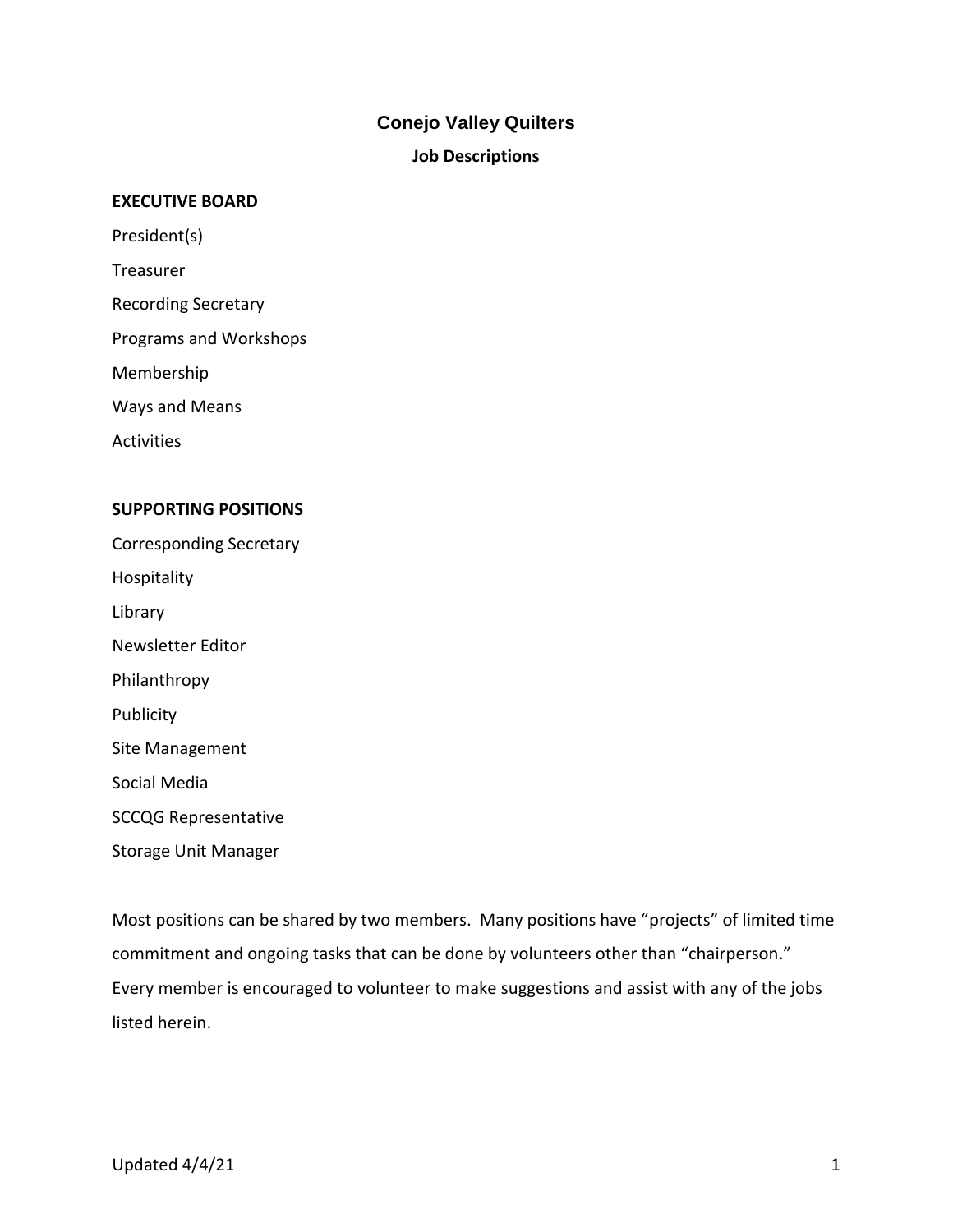**President / Co-Presidents –** Presides at all meetings of the quild and the Board. Generally supervises CVQ's activities, affairs and officers, subject to control of the Board. Executive Board member. Position only votes in case of a tie and has only 1 vote.

### **As needed:**

- Maintains master calendar and monitors deadlines.
- Is familiar with By-Laws and Standing Rules.
- Signs contracts.
- Signs checks.
- Proofreads newsletter.
- Proofreads material before printing and/or distribution, such as membership rosters, bookmarks, CVQ brochures, and media articles.

### **Annually:**

- Completes new bank signature cards.
- Serves on Budget committee.
- Prepares annual budget estimate for President's discretionary fund.

### **Monthly:**

- Prepares agendas for general meetings and board meetings *boilerplate*
- Arranges for Zoom link for board and general meetings.
- Presides at general and board meetings.
- Writes "President's Message" for quarterly newsletter.
- Collects mail from Treasurer as needed and distributes.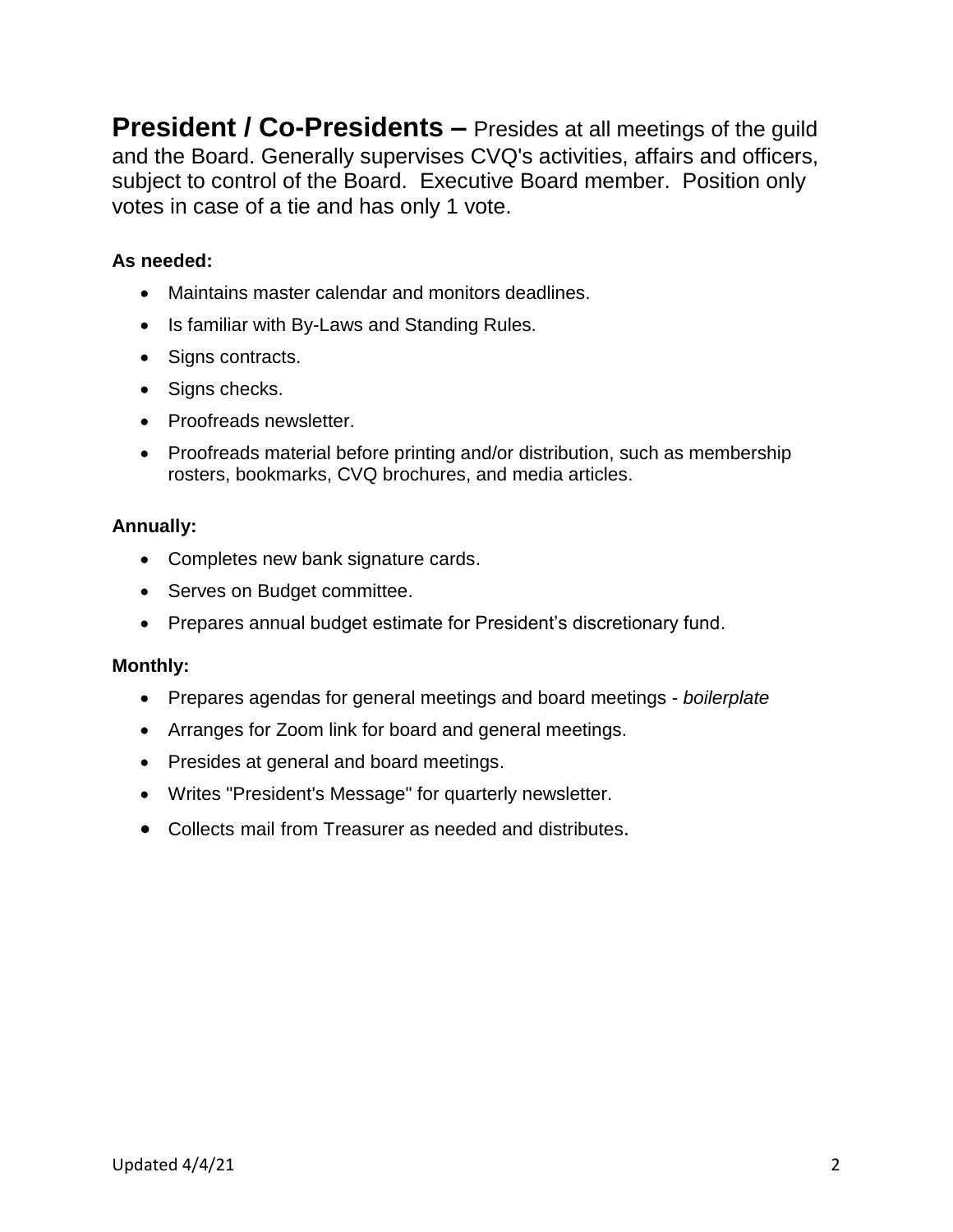**Treasurer –** Keeps and maintains books and records, deposit funds, writes checks, ensures tax returns are filed, prepares budget. Serves on the Executive Board with 1 vote.

### **As needed:**

- Create/Revise procedures and forms for expense reports and deposit reports.
- Arrange for use of credit card acceptance system (such as Square or Paypal).
- Research banks and various types of accounts, if needed.
- Acquire bookkeeping software, if needed.
- Write checks, prepare and make deposits, and complete data entry.
- Ensure regular payments are made (such as storage unit, P.O. box, rent, etc.)
- Collects mail (at least once weekly) from the P.O. Box

### **Monthly:**

- Monitor balance of bank accounts to ensure minimum balance is maintained.
- Reconcile bank accounts.
- Back up bookkeeping software (or do more often as necessary).
- Receive expense reports and write any checks required.
- Collect funds from committees

### **Board Meeting:**

- Prepare and submit reports prior to board meeting for board approval (such as cash balance, activity since prior board meeting, and comparison of actual expenses to budgeted expenses).
- Answer questions and hold vote for approval of Treasurer report.

### **Annually:**

- Arrange for new signature cards to be created.
- Prepare budget with input of board and committee members(due by May 1).
- Review budget with Budget Committee, Review Budget with full board and vote for approval (May board meeting), publish Budget in newsletter(June newsletter)and vote for approval at general meeting(June).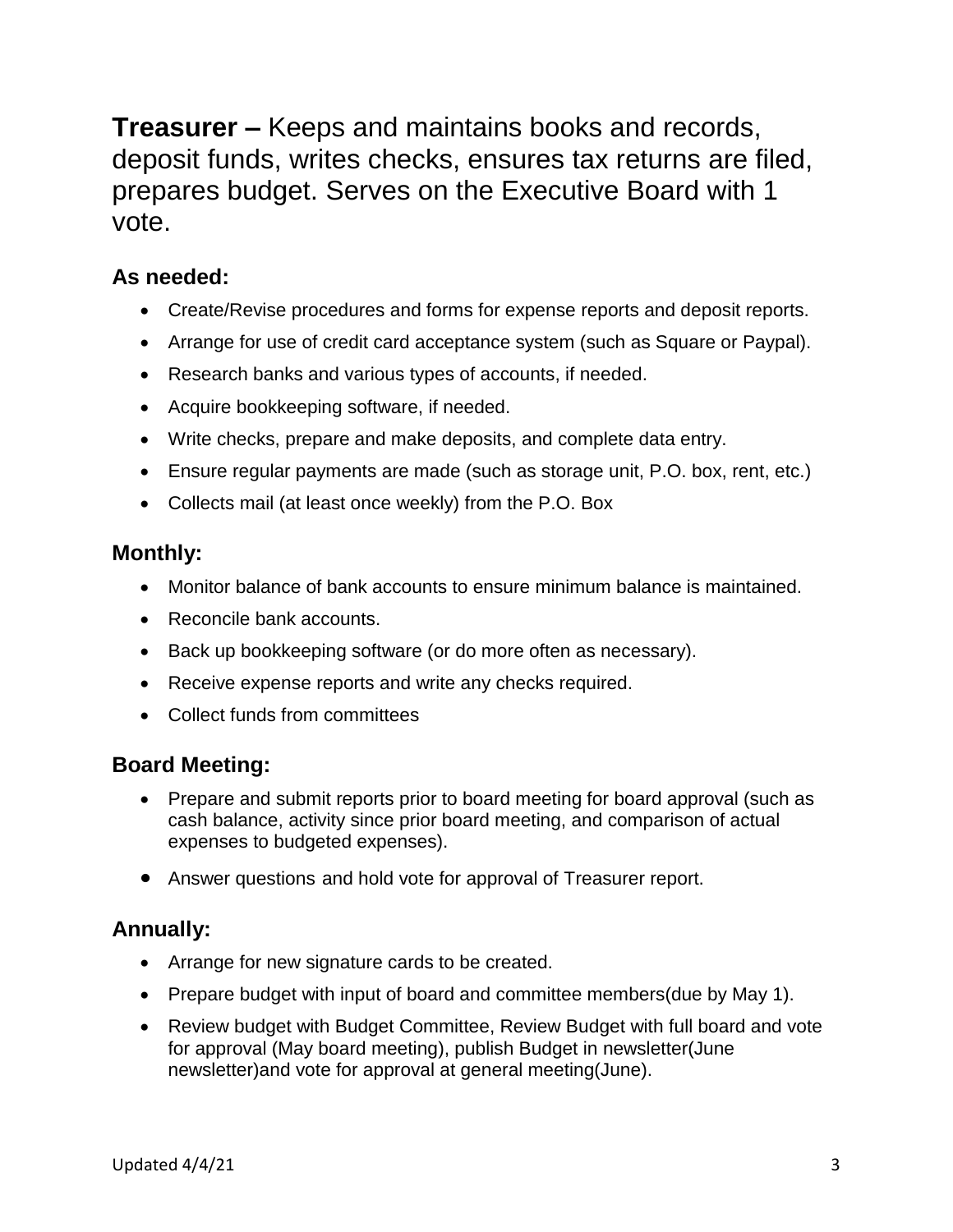- All expenditures requiring reimbursement for any fiscal year must be paid prior to the end of the fiscal year (June 30).All deposits received by the guild during a fiscal year must be deposited in the guild's bank account during that fiscal year.
- With information from Programs and other committees, prepare (or have prepared) IRS forms 1099 and 1096 (primarily reporting payments to Speakers and recipients of rent payments -example is the storage unit).
- Prepare (or have prepared) annual tax returns, due November 15th.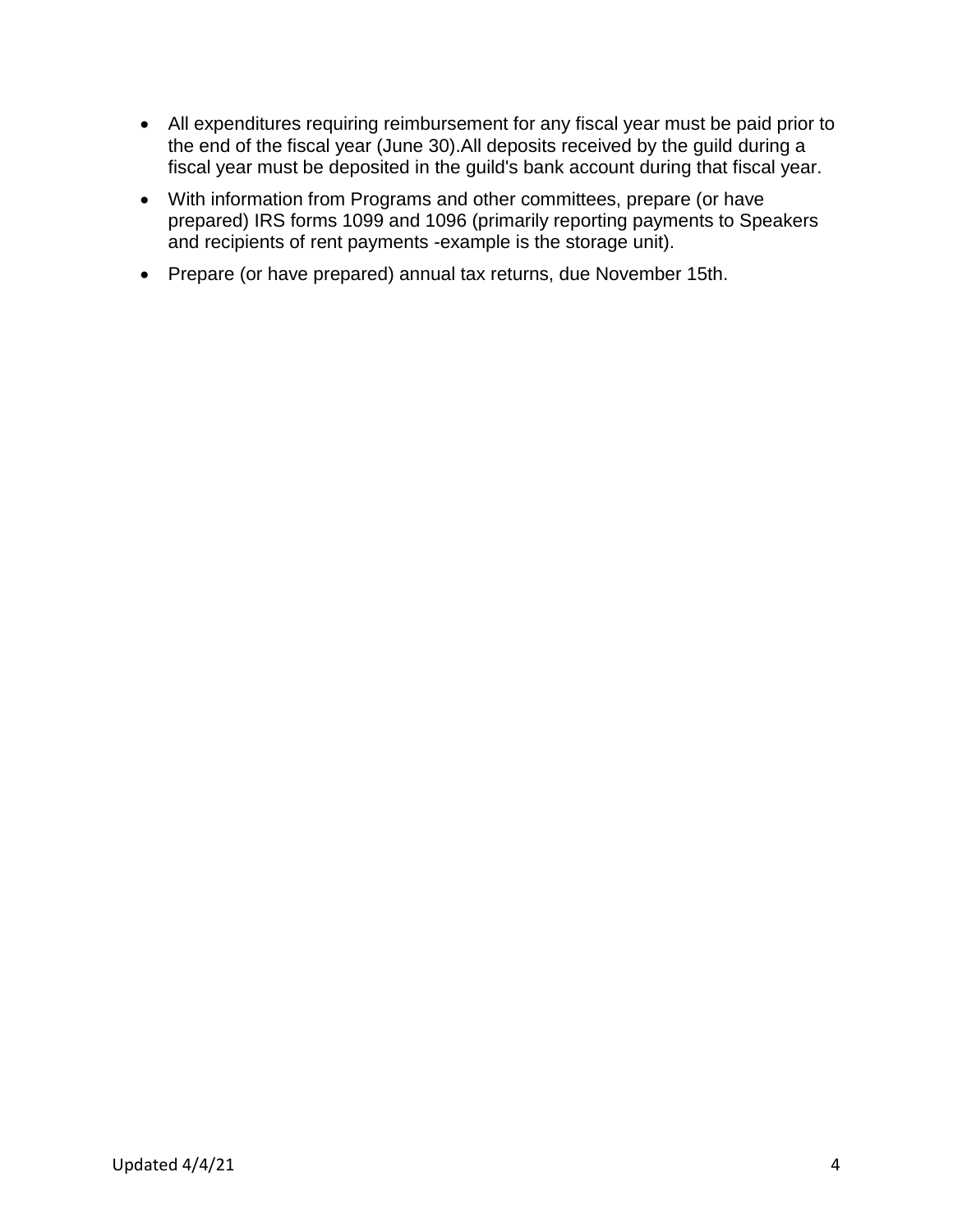## **Recording Secretary** – Takes minutes at Board and General meetings, presents minutes for approval and retains approved minutes.

- Serves on the Executive Board with 1 vote.
- Attend General and Board meetings, take meeting notes, send to President for review. Make corrections, if needed, and then send minutes to Board members as soon as possible.
- Request a vote to approve the minutes at the Board meetings.
- Retain copies of approved minutes.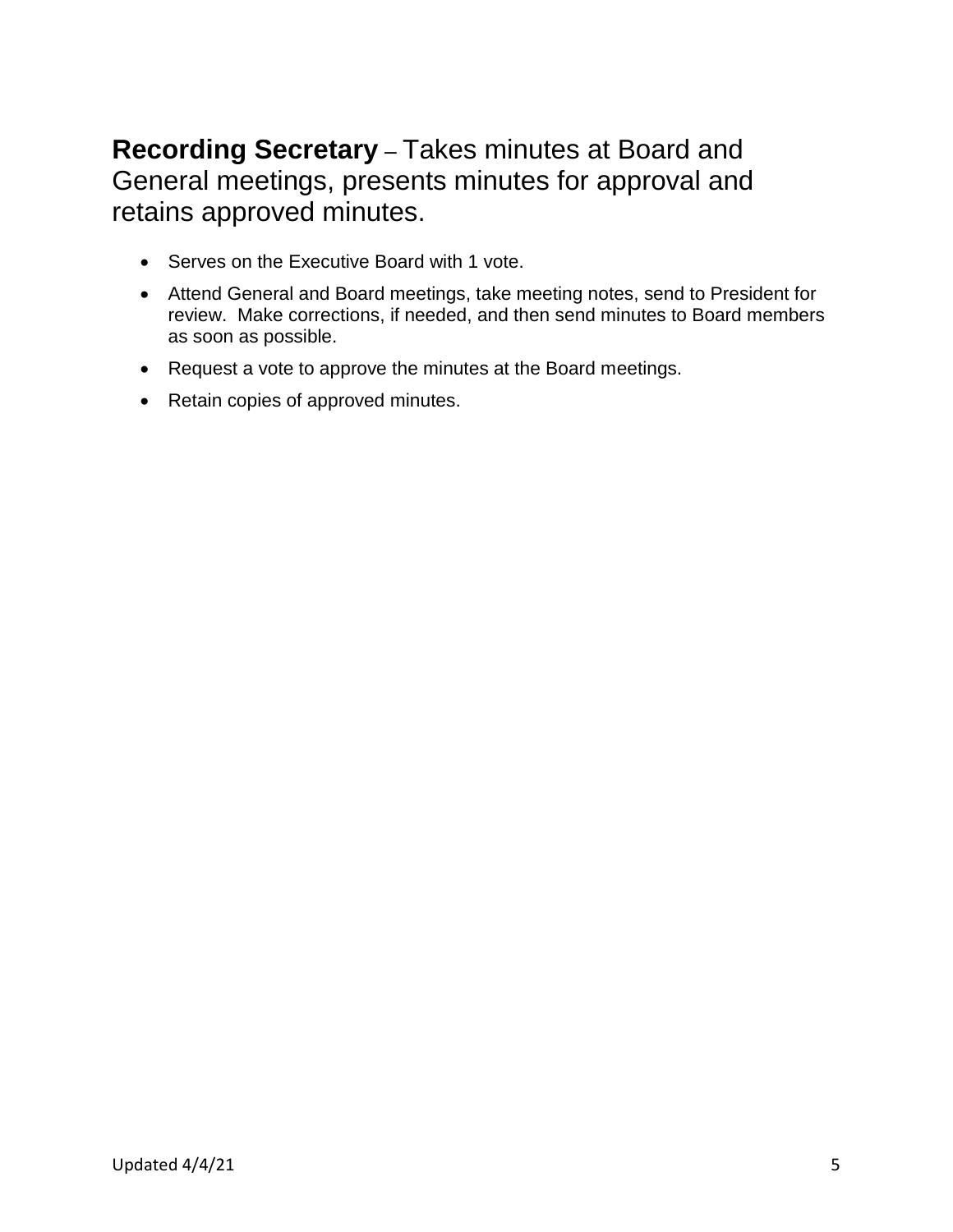## **Programs and Workshops**

- Serves on the Executive Board with 1 vote.
- Nominations for speakers and workshops to be submitted by members to VP Programs and Workshops.
- Select speakers and workshop teachers, and schedule viable choices.
- Ensure that a contract is properly signed and that the cost is within budget. Update contract language when needed or appropriate.
- If presenter has a sample (photo or online sample demo) make available 3 months prior to the event, if possible. Provide photo of sample to Social Media team.
- Send detailed supply list for workshops at least 30 days prior to the class to participants.
- At the General Meetings, announce upcoming presentations and workshops and their dates.
- Send reminder emails to the workshop participants.
- Coordinate collection of payments for workshops with Treasurer.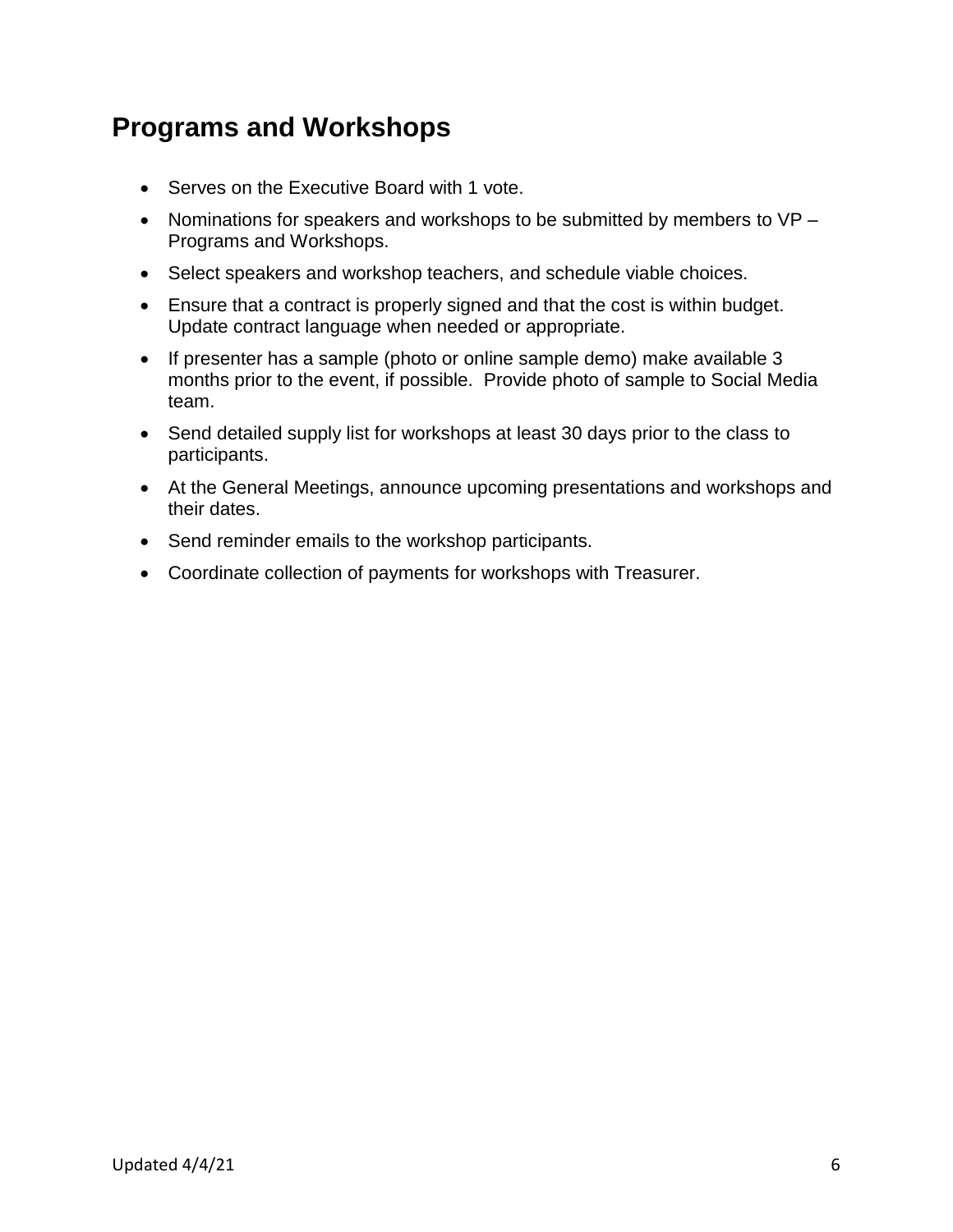## **Membership** – Maintains member records and welcomes new members

• Serves on the Executive Board with 1 vote.

### At General Meetings

- Greet members and visitors at general meetings,
- Collect dues and visitor contributions and turn in to Treasurer via cash deposit form.
- Have member & guest sign in sheets available at general meetings. Capture attendance.

### Ongoing Duties

- Knowledge of Excel recommended.
- Keep the membership roster current and make available to general membership.
- Maintain meeting attendance records.
- Order any new name badges and position rocker bars.
- Send Welcome Letters to new members and visitors.
- Contact new members to see if they would like a "buddy," and assign one.
- Prepare annual budget estimate. Submit to Budget Committee by May 1.
- All expenditures requiring reimbursement must be submitted to Treasurer no later than June General meeting.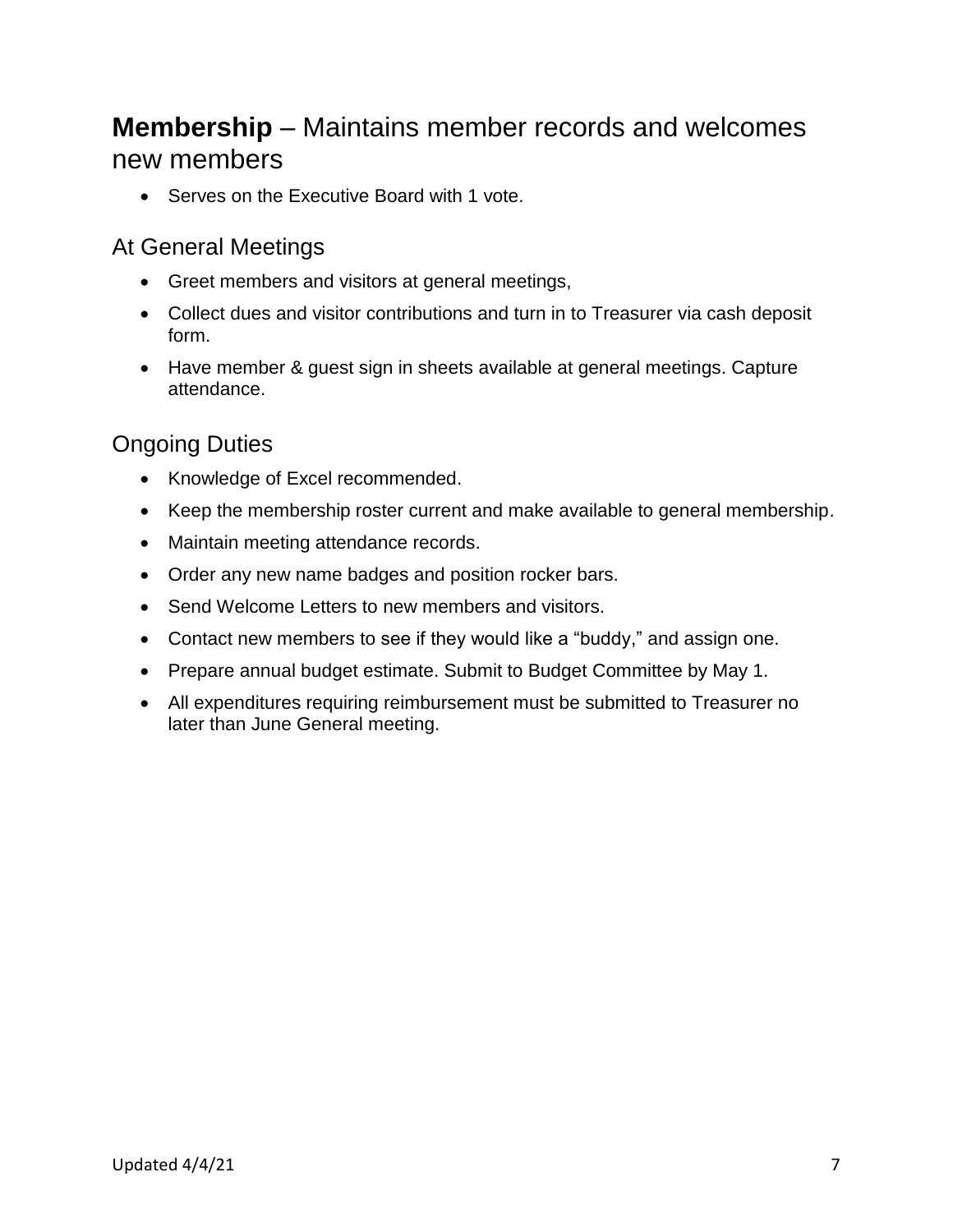## **Ways & Means** – In charge of fundraising activities

• Serves on the Executive Board with 1 vote.

### General Meeting Fundraising

- Solicit and collect gift certificates and donations of quilt related items to be used for monthly drawings from members, local shops, and guest speakers.
- Request donations of small opportunity quilts made by guild members for monthly drawings. Send reminders to quilt provider.
- Sell tickets one for \$1, six for \$5. Have petty cash on hand. Turn in proceeds to Treasurer on Cash Deposit form.
- Run meeting raffles, record winners, maintain supplies (tickets).

### Guild / Community fundraisers

- Oversee "Trash to Treasure" fundraiser.
- Assist with other guild fundraisers.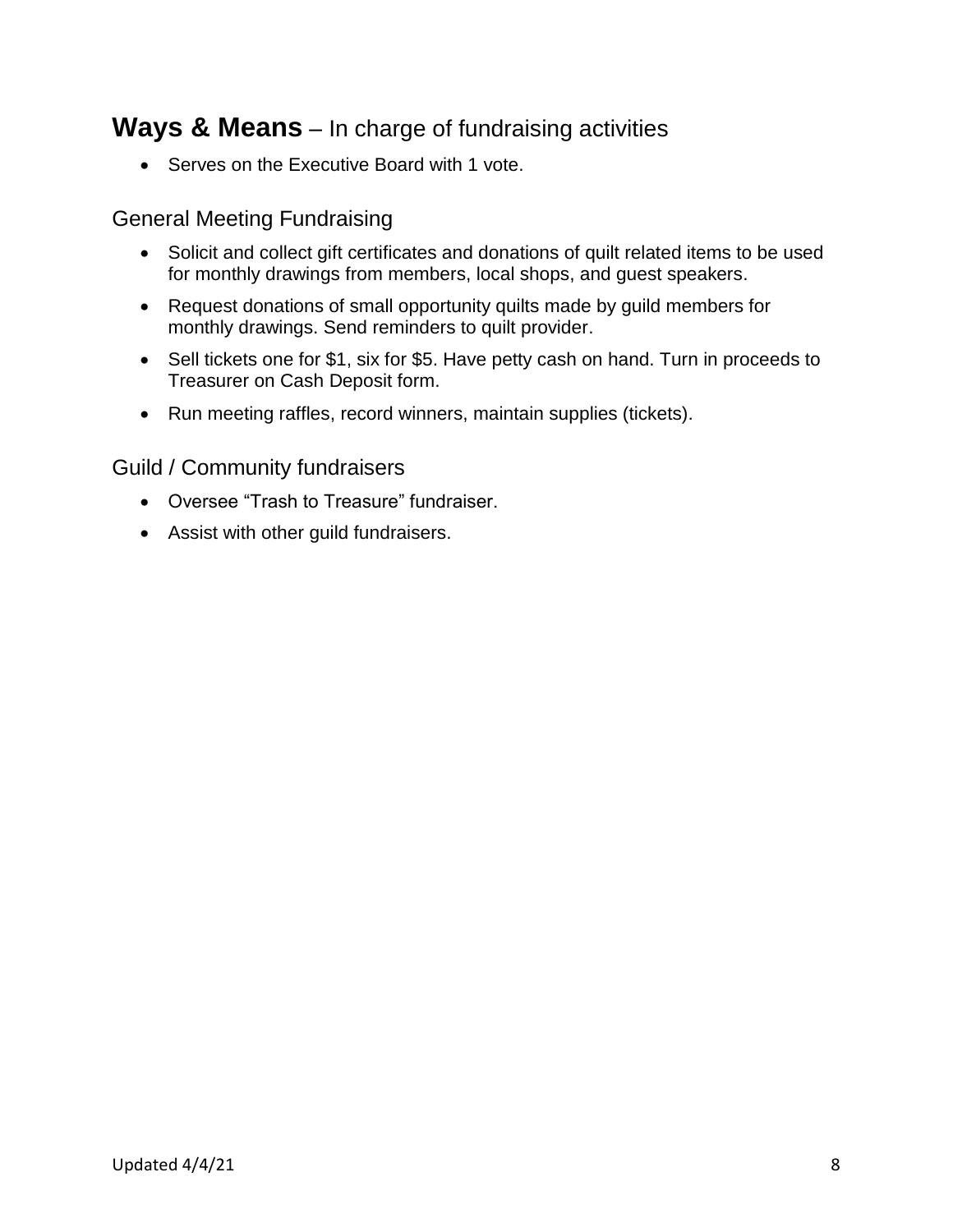# **Activities** – Oversees planning and execution of guild activities

- Serves on the Executive Board with 1 vote.
- Working with Executive Committee, establish 12-month calendar of in-meeting activities (examples are block exchanges, fabric swaps, games, round-robins, challenges, passports).
- Plan activities at Holiday Social held in December.
- Working with Executive Committee, determine activities outside of monthly meetings such as field trips, and social gatherings.
- Prepare annual budget estimate. Submit to Budget Committee by May 1.
- All expenditures requiring reimbursement must be submitted to Treasurer no later than June General meeting.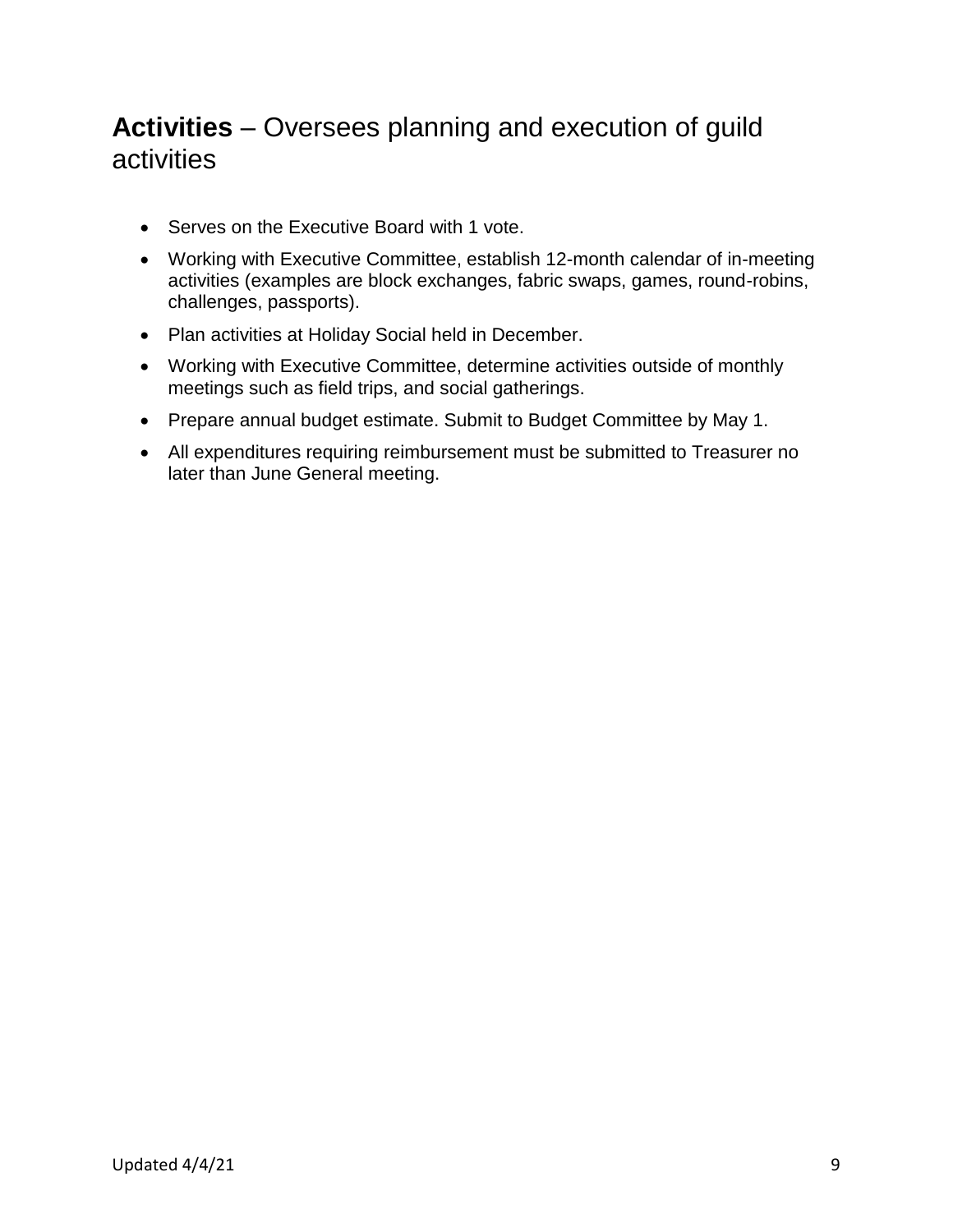# **Corresponding Secretary** – Corresponds with members, guests, and others on behalf of CVQ.

- Send Get Well, Thinking of You or other cards as needed and reported by guild members for "Sunshine and Shadows".
- Purchase greeting cards and stamps as needed.
- Send Thank you note to Speaker after General Meeting.
- In December, send Thank You card (signed by Board members) to local supporting quilt shops.
- Send out email blasts to membership when requested.
- Prepare annual budget estimate. Submit to Budget Committee by May 1.
- All expenditures requiring reimbursement must be submitted to Treasurer no later than June General meeting.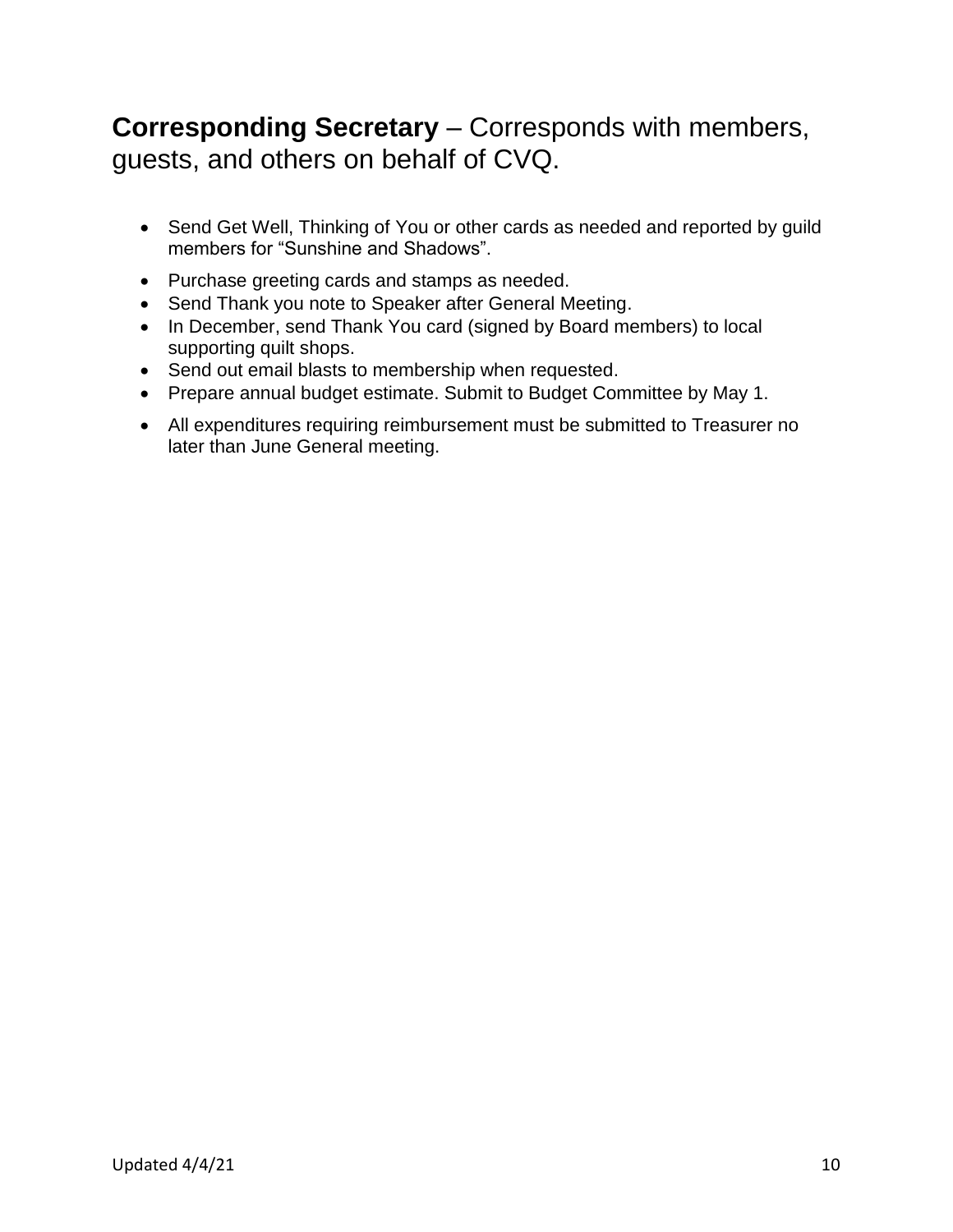## **Hospitality** – Greets and welcomes newcomers to meetings and helps retain new members

- Greet visitors & new members.
- Take guests and new members on tour of activities available at general meetings, and introduce to members managing the activities.
- Work with Membership to assign a "buddy" to mew members to encourage engagement over the first few months of their membership.
- $\bullet$  Introduce new members at guild meetings and other activities (e.g.  $4^\text{th}$  Monday Sewing Party).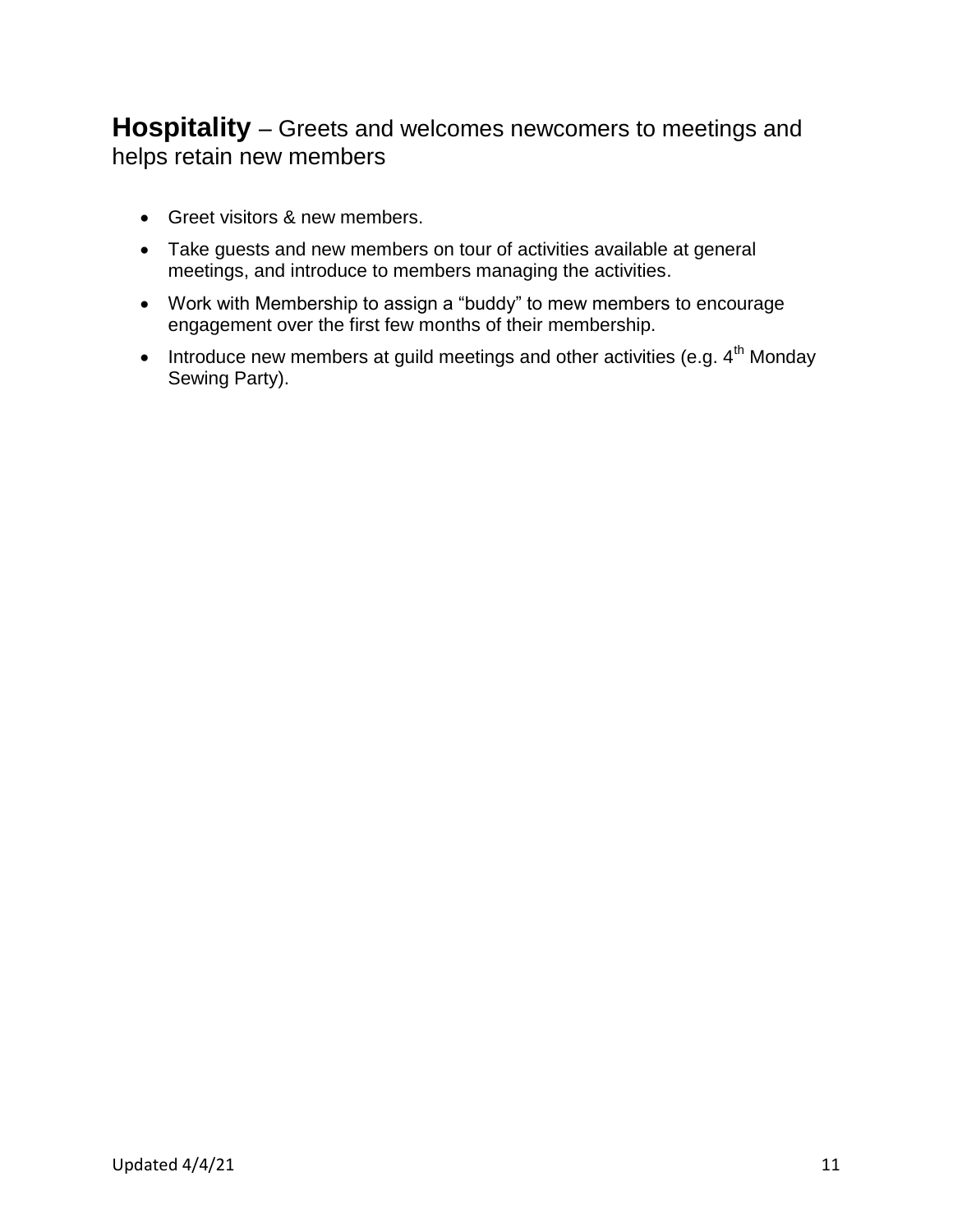## **Library** – Responsible for maintaining, cataloging, and lending books & media to members

As needed:

- Purchase new books and media.
- Sell, donate, or discard inventory as appropriate; update inventory spreadsheet.
- Prepare annual budget estimate. Submit to Budget Committee by May 1.
- All expenditures requiring reimbursement must be submitted to Treasurer no later than June General meeting.

### At General Meeting

- Bring library materials to general meetings.
- Check materials in / out to members.
- Notify membership of new or relevant materials.
- Follow up with members on overdue books.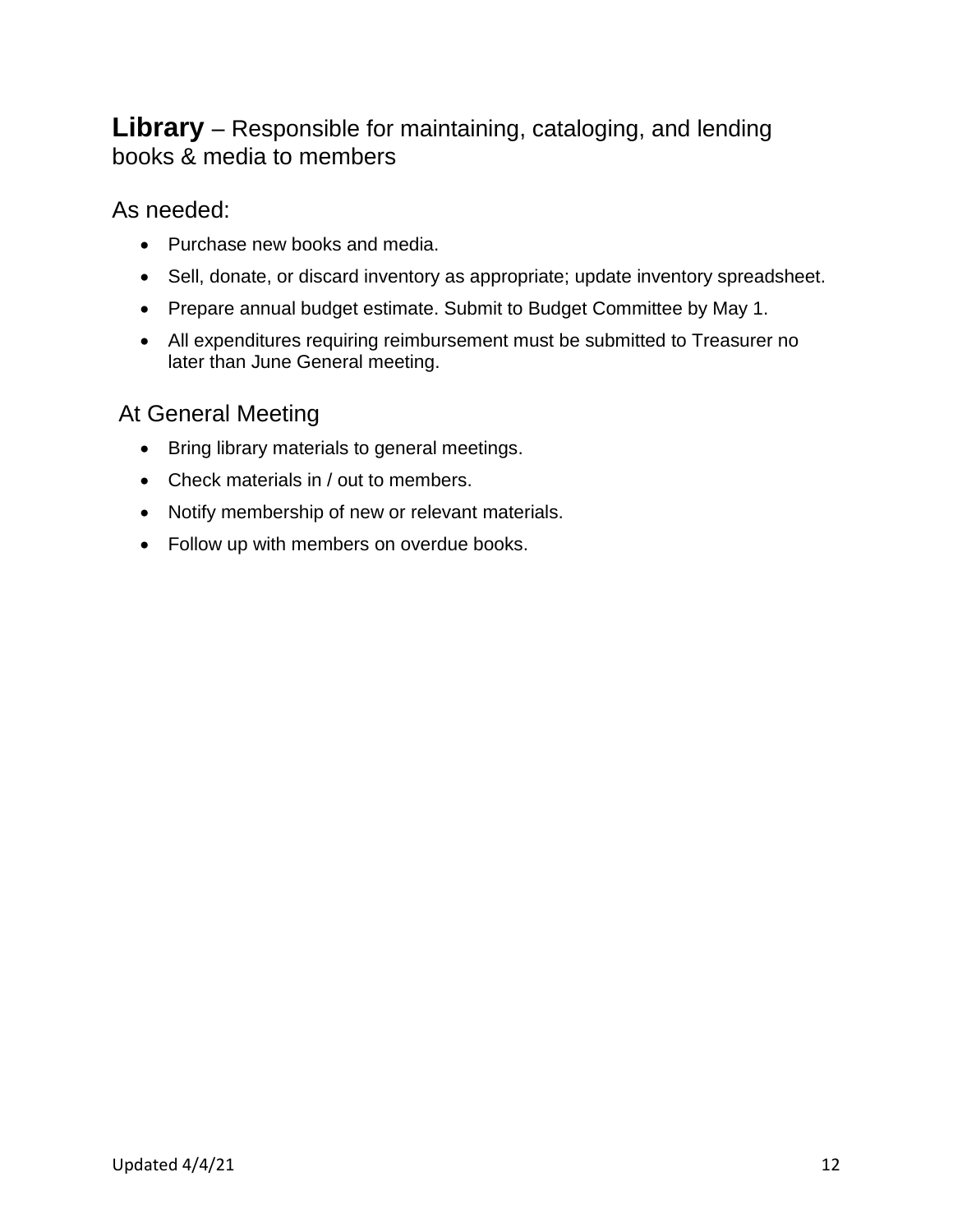**Newsletter Editor/Communications** – Compiles, edits and distributes the CVQ quarterly newsletter to the membership. Newsletter contains articles submitted by CVQ committees, events of interest, and paid advertisements, whenever available. Requires some familiarity email and publishing platforms. Sends reminder blasts to membership prior to meetings and directing them to the website.

- Send reminder to board members to submit their articles.
- Update date-related sections and import articles. Format to fit into newsletter.
- Send rough draft to proof-readers after newsletter is set up.
- Create email list from Excel spreadsheet received from Membership.
- Send out email blast with newsletter link to members using the cyq event@gmail email.
- Send out invoices to advertisers, as needed, ensuring receipt of payment.
- Prepare annual budget estimate. Submit to Budget Committee by May 1.
- All expenditures requiring reimbursement must be submitted to Treasurer no later than June General meeting.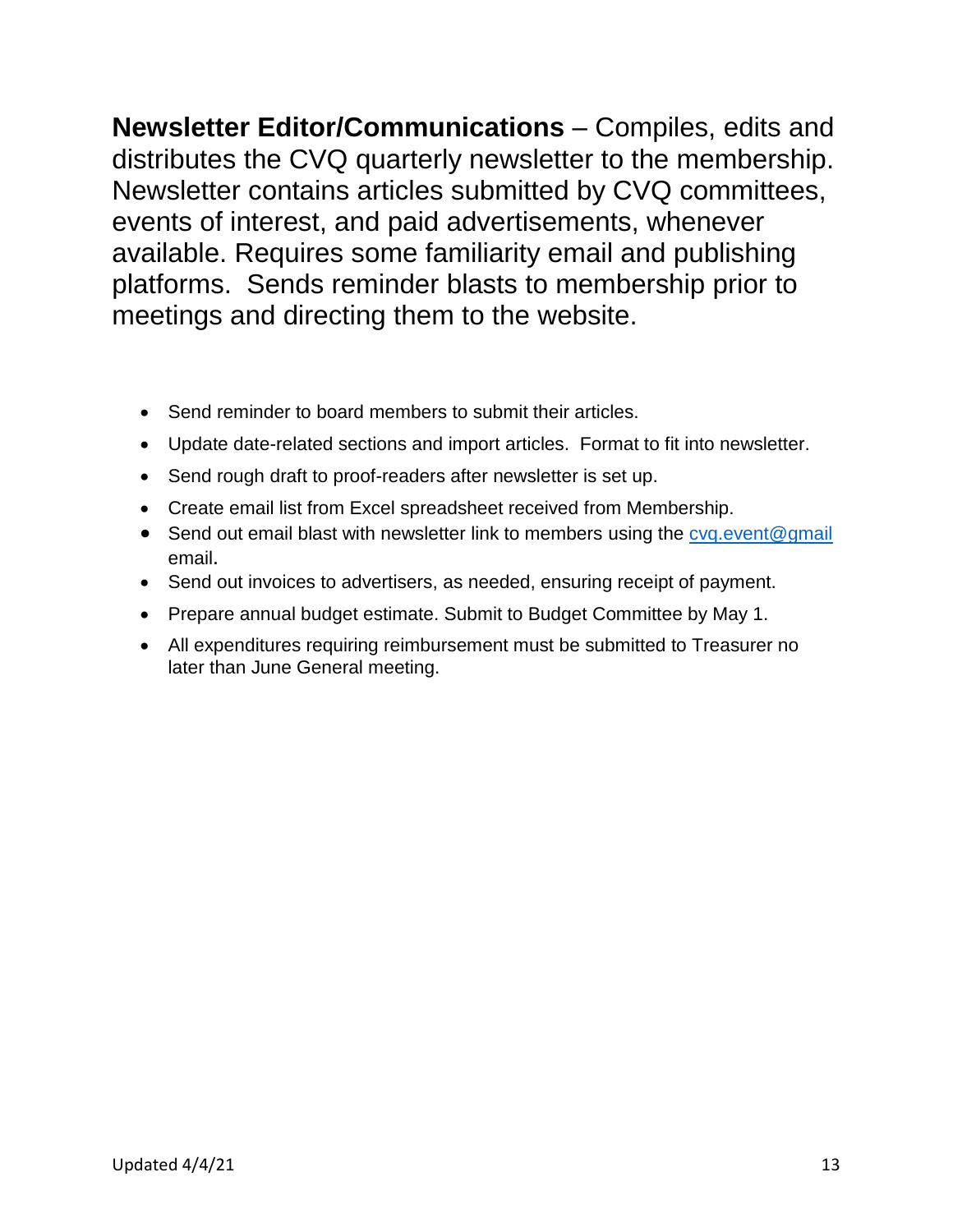## **Philanthropy** – Organizes charity selection, quilt production, and quilt and money delivery.

### **As needed:**

- Oversee charity selection. Communicate with those chosen to determine needs and to deliver finished items.
- Screen and accept donations of fabric. Sort donations as appropriate for Philanthropy, Ways & Means, and the free table.
- Keep fabric in the storage unit organized and periodically sell, donate or discard no longer needed fabric.
- Help pull fabric and batting for quild projects.
- Purchase supplies, including batting.

### **Monthly:**

- Prepare kits for various stages of quilt creation (piecing, quilting, binding)
- Make kits available to membership, typically at the general meeting. Collect kits returned.

### **Annually**:

- Organize at least one sew-in event per year.
- Prepare annual budget estimate. Submit to Budget Committee by May 1.
- All expenditures requiring reimbursement must be submitted to Treasurer no later than June General meeting.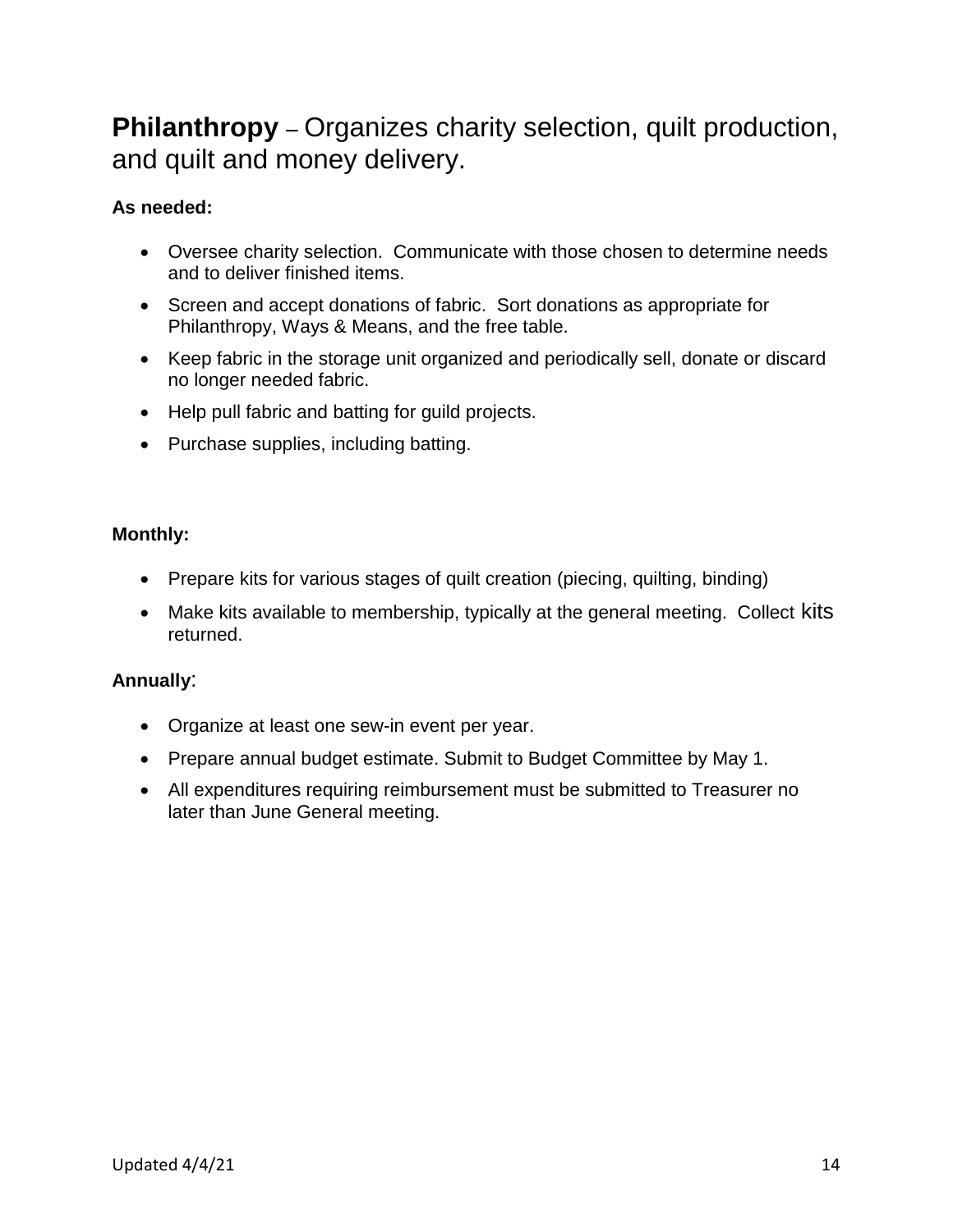**Publicity –** Promotes CVQ monthly activities and special events through media outlets.

- Prepare press releases, articles, and notices for guild meetings and events as needed.
- Maintain supply of CVQ brochures and revise as needed.
- Send meeting descriptions to media outlets with calendars (e.g. Acorn, guild Facebook manager, websites).
- Acts as publicity manager for guild special events (shows, tours, community fundraisers, etc.).
- Prepare annual budget estimate. Submit to Budget Committee by May 1.
- All expenditures requiring reimbursement must be submitted to Treasurer no later than June General meeting.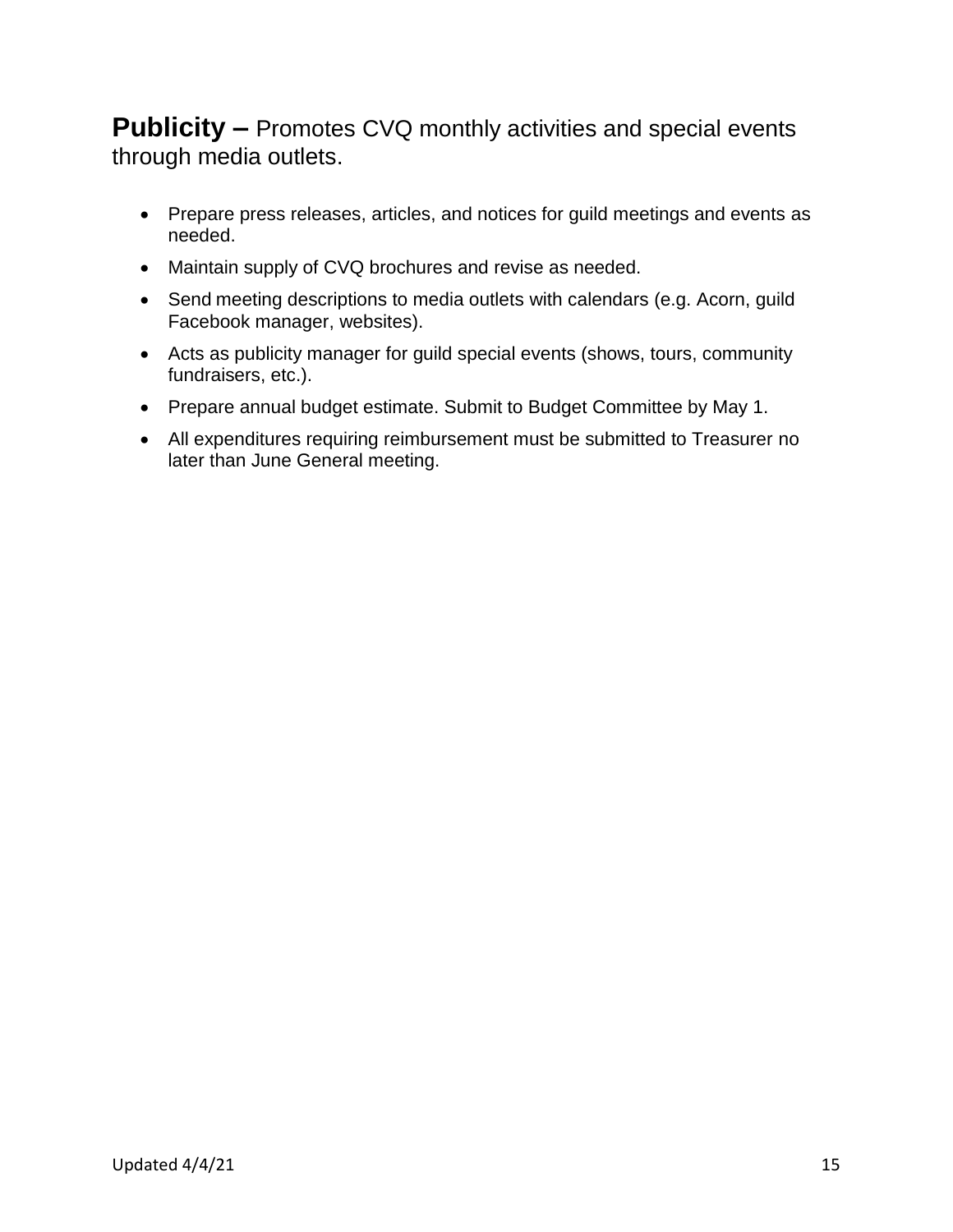# **Site Management** – Liaison between CVQ and meeting venue(s).

#### **1-2 weeks before General Meeting**

- Contact venue to confirm set-up.
- Prepare expense report for payment of venue fee and deliver to Treasurer.

#### **On day of General Meeting**

- Turn on AC in advance of meeting (in summer, preferably 1-2 hours before)
- Arrive at venue about 45 minutes before meeting time to unlock doors and post 3-4 directional signs indicating location of meeting.
- Arrange for doors to be locked and directional signs to be collected after meeting.

#### **As needed:**

• Locate alternate venue(s)

#### **Annually:**

- Renew/review contract with updated information, including General Meeting dates.
- Prepare annual budget estimate. Submit to Budget Committee by May 1.
- All expenditures requiring reimbursement must be submitted to Treasurer no later than the June General Meeting along with appropriate expense report.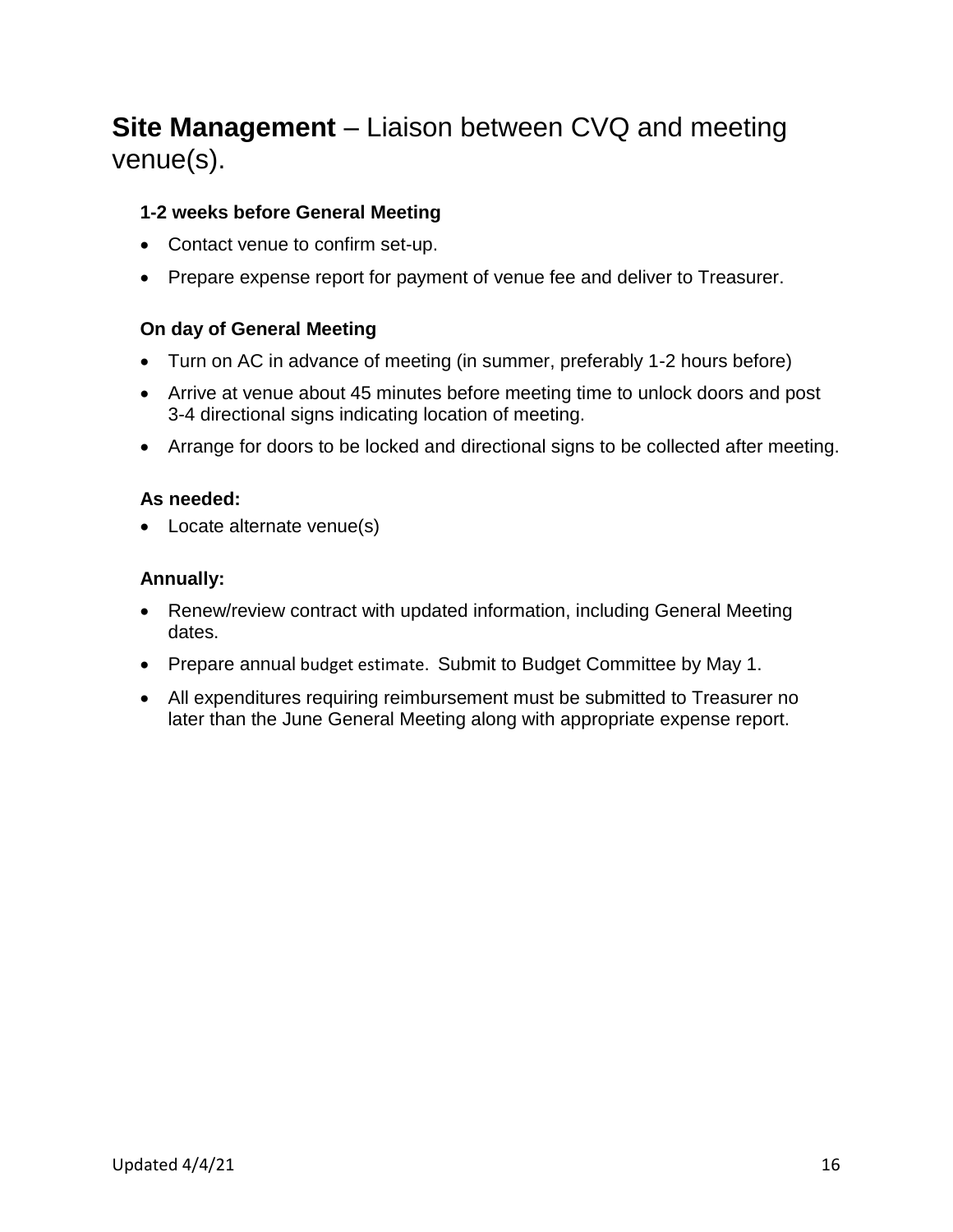**Social Media** – responsible for maintaining the CVQ website, Facebook page, Instagram account, and any other social media content the guild chooses to utilize. All platforms of social media posts current information on behalf of the guild.

**Website –** reviews the Website on a regular basis to keep information up to date. Posts monthly "show and tell", philanthropy and any available speaker photos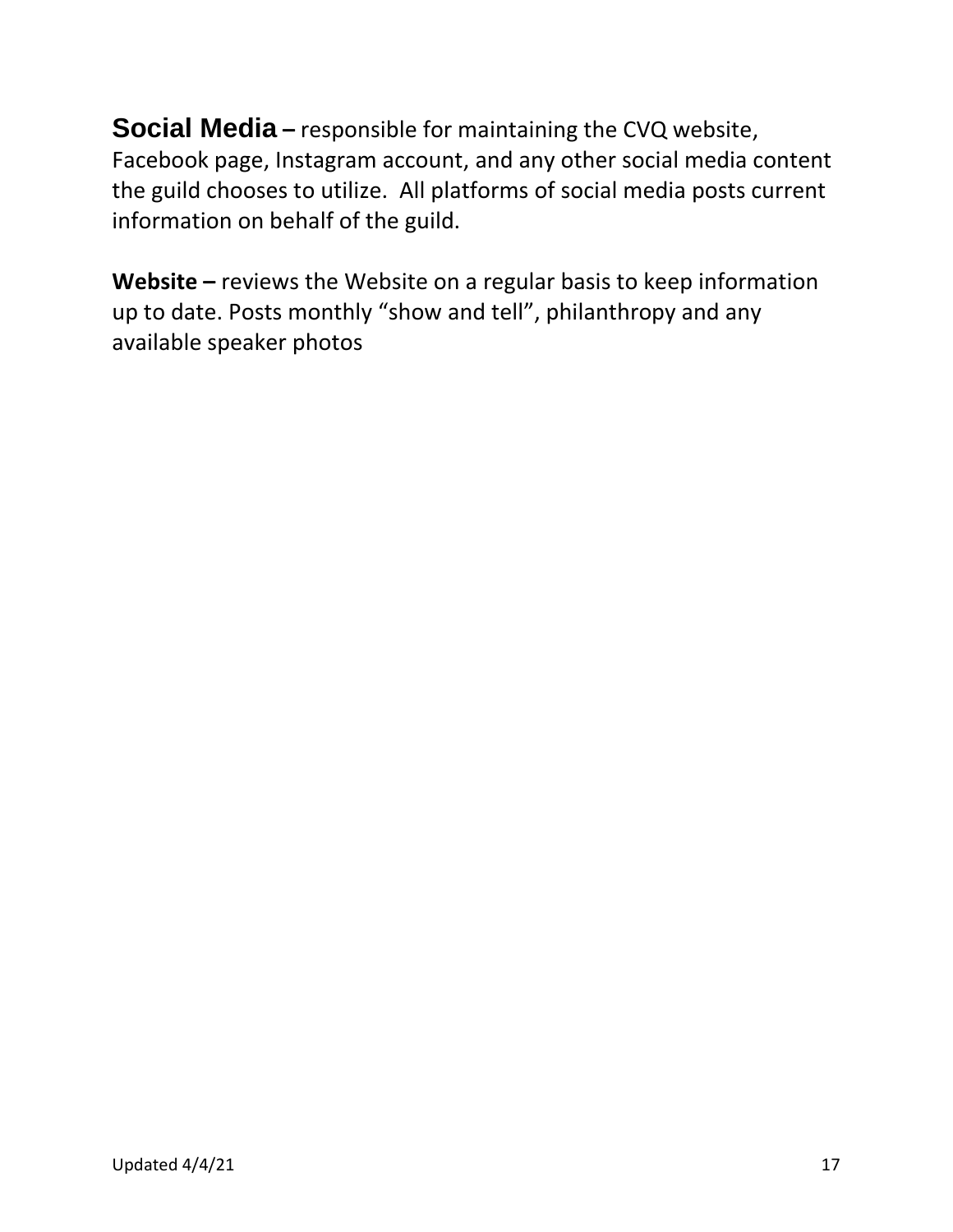## **Southern California Council of Quilt Guilds (SCCQG) Representative** - Represent CVQ at Southern California Council of Quilt Guilds (SCCQG).

- Attend quarterly SCCQG meetings and report SCCQG activities to membership.
- Ensure SCCQG annual membership and insurance renewals are completed.
- Update CVQ board member information on SCCQG website.
- Contacts venues to obtain insurance requirements and current contracts.
- Send insurance certificate requests/contracts via the SCCQG site 60 days prior to use of venue, as the fee drops from \$25 to \$10.
- Prepare annual budget estimate. Submit to Budget Committee by May 1.
- All expenditures requiring reimbursement must be submitted to Treasurer no later than June General meeting.